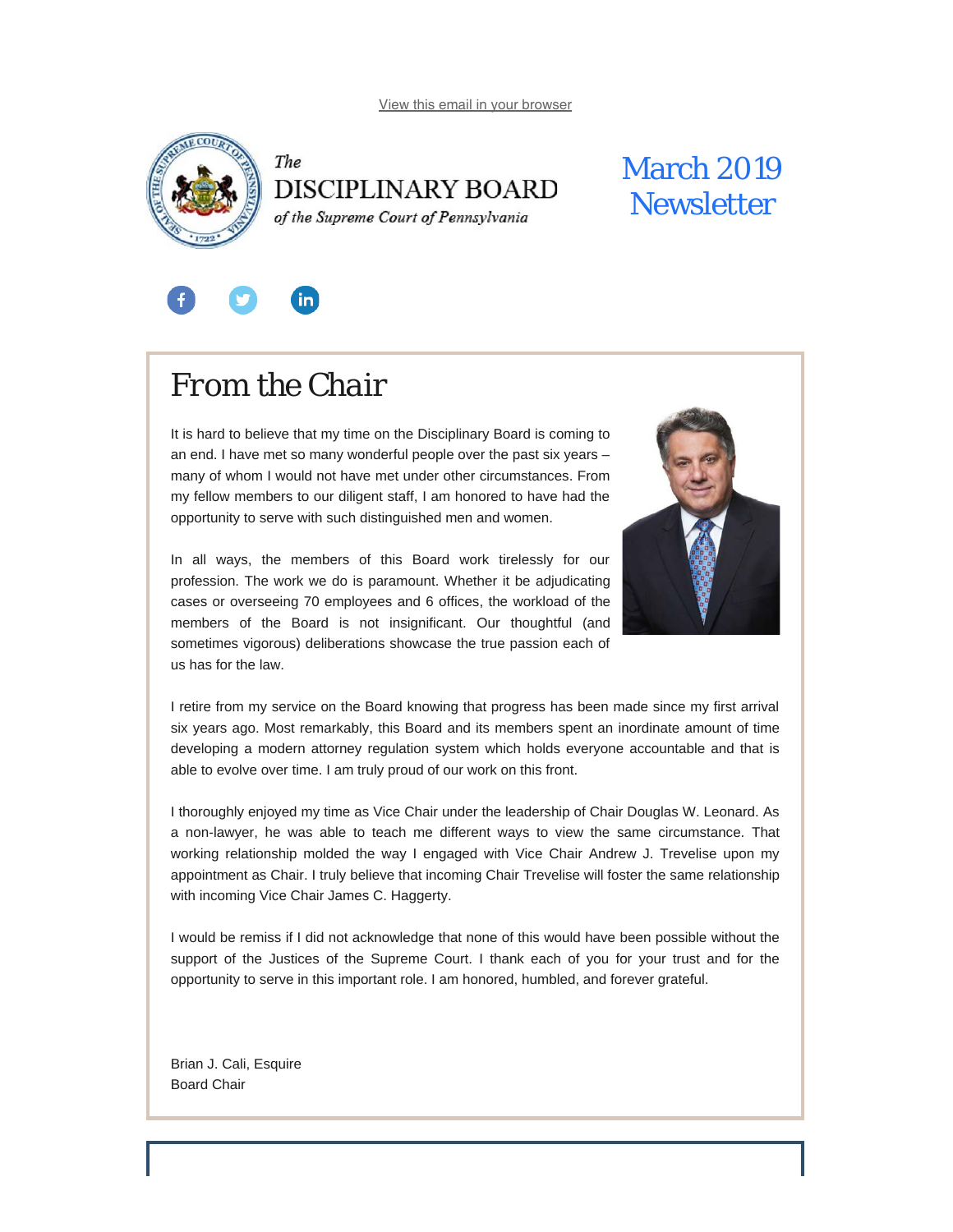## *Social Media*

Don't forget to like us on **[Facebook](https://www.facebook.com/DBoardPA)**, follow us on **[Twitter](https://twitter.com/DBoardPa)**, and connect with us on **[LinkedIn](https://www.linkedin.com/company/pennsylvania-disciplinary-board/)** for more news and information.



## *Articles of Interest*

### **Chief Justice Pens Letter to Bar on Pro Bono; Asks Support**

Chief Justice Thomas G. Saylor has written a letter to all 70,000 Pennsylvania-admitted attorneys, recounting the success of the state's pro bono legal assistance program and requesting all attorneys to consider contributing time to assisting Pennsylvanians in need of volunteer legal services.

The Chief Justice wrote:

Together with Charles Eppolito, Ill, President of the Pennsylvania Bar Association, I call on each of the nearly 70,000 attorneys registered in the Commonwealth to make a personal commitment to provide whatever pro bono service you can through direct representation to the poor and financial support of our legal aid programs. Please take a few moments to reflect on the meaning of Rule 6.1, to access [palawhelp.org](http://www.palawhelp.org/), and to register with [paprobono.net](http://www.paprobono.net/) to review the range of opportunities there are for pro bono service.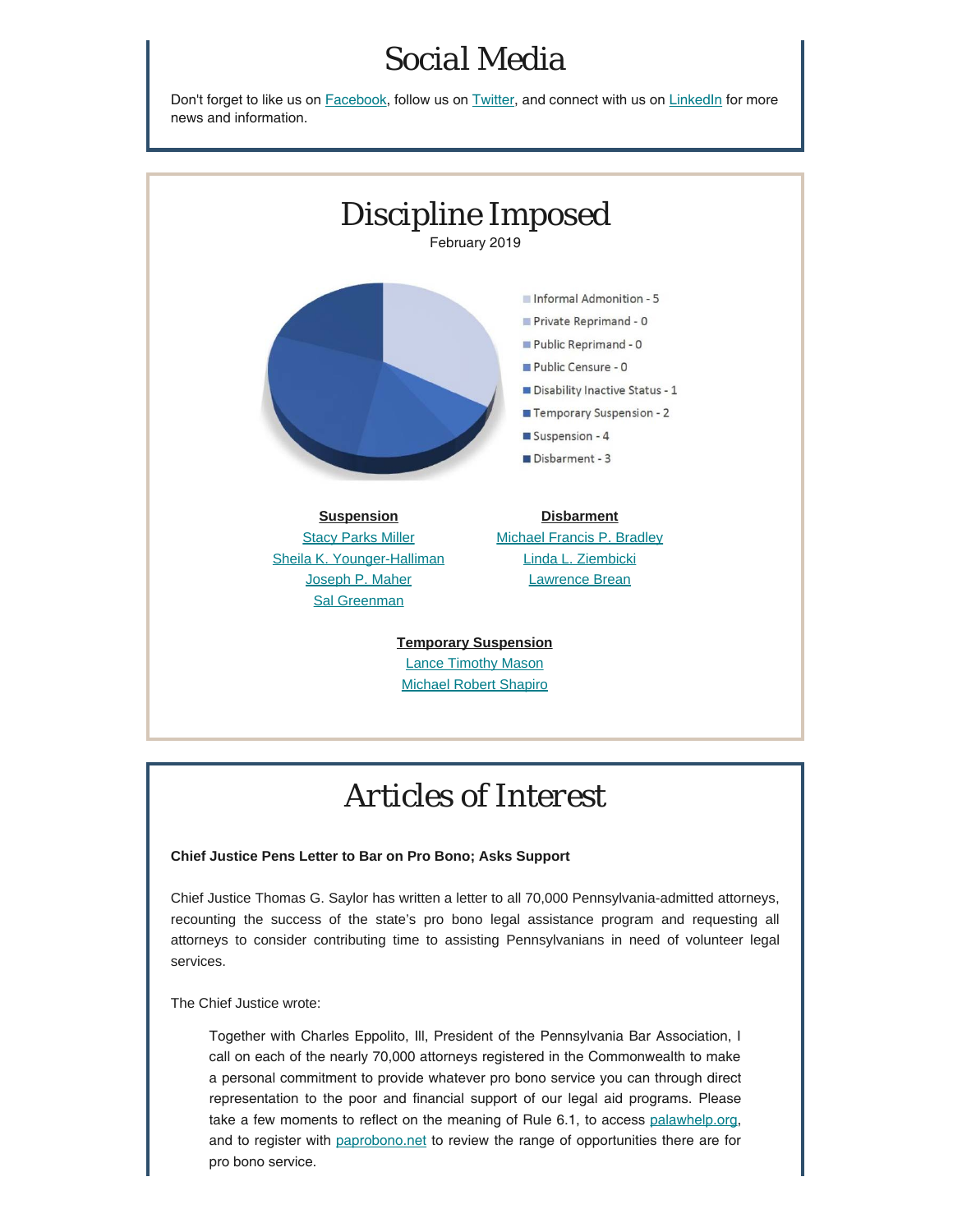He added that the Court has approved the creation of a new continuing legal education (CLE) pilot program allowing lawyers to earn up to three CLE hours through pro bono service.

Read the entire letter [here](https://palegalaid.net/sites/default/files/2019-02/2019-Chief-Justice-Saylor-Letter.pdf).

### **Know your Mechanic: Lawyer Suspended for Multiple Contempt Incidents**

In the case of [Office of Disciplinary Counsel v. Joseph P. Maher](http://www.pacourts.us/assets/opinions/DisciplinaryBoard/out/4DB2018-Maher.pdf), a Lehigh County lawyer has been suspended for a year and a day following two adjudications of contempt. In one incident, he failed to appear for a hearing after being denied a continuance he requested on the basis that his car was in the shop for repairs. When the court demanded that he provide proof of the excuse he offered, he responded that his mechanic was named "Eddie" and didn't give receipts. He was found in contempt and fined.

In another episode, he filed an appellate document on behalf of a client after being ordered to cease representation because of a conflict due to the fact that he was a potential fact witness.

The Disciplinary Board noted that Maher had received an informal admonition for similar behavior the day before his appearance at a contempt hearing. The Board found that Maher's conduct displayed "a continuing pattern of disrespect for disciplinary authority," and recommended that he be suspended for a year and a day, the minimum period for which a petition for reinstatement must be filed. The Supreme Court entered an order suspending Maher as recommended.

#### **Ghost in the Machine: Can Someone Else Write for your Legal Blog?**

For many lawyers, a law blog or blawg is an important tool for maintaining the lawyer's public presence. Informative articles on one's blog can enhance the lawyer's visibility and draw traffic, some of which may lead to clients. Naturally, where there is a need, resources will spring up to meet it. More and more lawyers are using IT and public relations consultants to develop and provide content for their pages.

But there may be an ethical problem with using third-party materials to fill in a lawyer's website or social media, if the origin of that material is not clearly identified. [Rule 7.1 of the Rules of](https://www.padisciplinaryboard.org/for-attorneys/rules/rule/3/the-rules-of-professional-conduct#rule-250) [Professional Conduct](https://www.padisciplinaryboard.org/for-attorneys/rules/rule/3/the-rules-of-professional-conduct#rule-250) states:

A lawyer shall not make a false or misleading communication about the lawyer or the lawyer's services. A communication is false or misleading if it contains a material misrepresentation of fact or law, or omits a fact necessary to make the statement considered as a whole not materially misleading.

If a lawyer posts an article about a legal topic on his or her website, and fails to identify the authorship, is the lawyer making a misleading comment about his or her qualifications? Some consumers might assume that the lawyer is the author and the article is a product of the lawyer's expertise. No disciplinary cases or ethics opinions have explored the issue, and [experts are](http://www.abajournal.com/web/article/ghostwriting-for-law-blogs-ethics-are-murky) [divided as to whether it presents a problem.](http://www.abajournal.com/web/article/ghostwriting-for-law-blogs-ethics-are-murky)

Furthermore, the question of whether a lawyer's blog represents advertising or protected speech under the First Amendment is fact-sensitive and far from settled. The [State Bar of California's](http://www.calbar.ca.gov/portals/0/documents/publiccomment/2014/2014_12-0006Blogging.pdf) [Standing Committee on Professional Responsibility and Conduct](http://www.calbar.ca.gov/portals/0/documents/publiccomment/2014/2014_12-0006Blogging.pdf) wrestled with a number of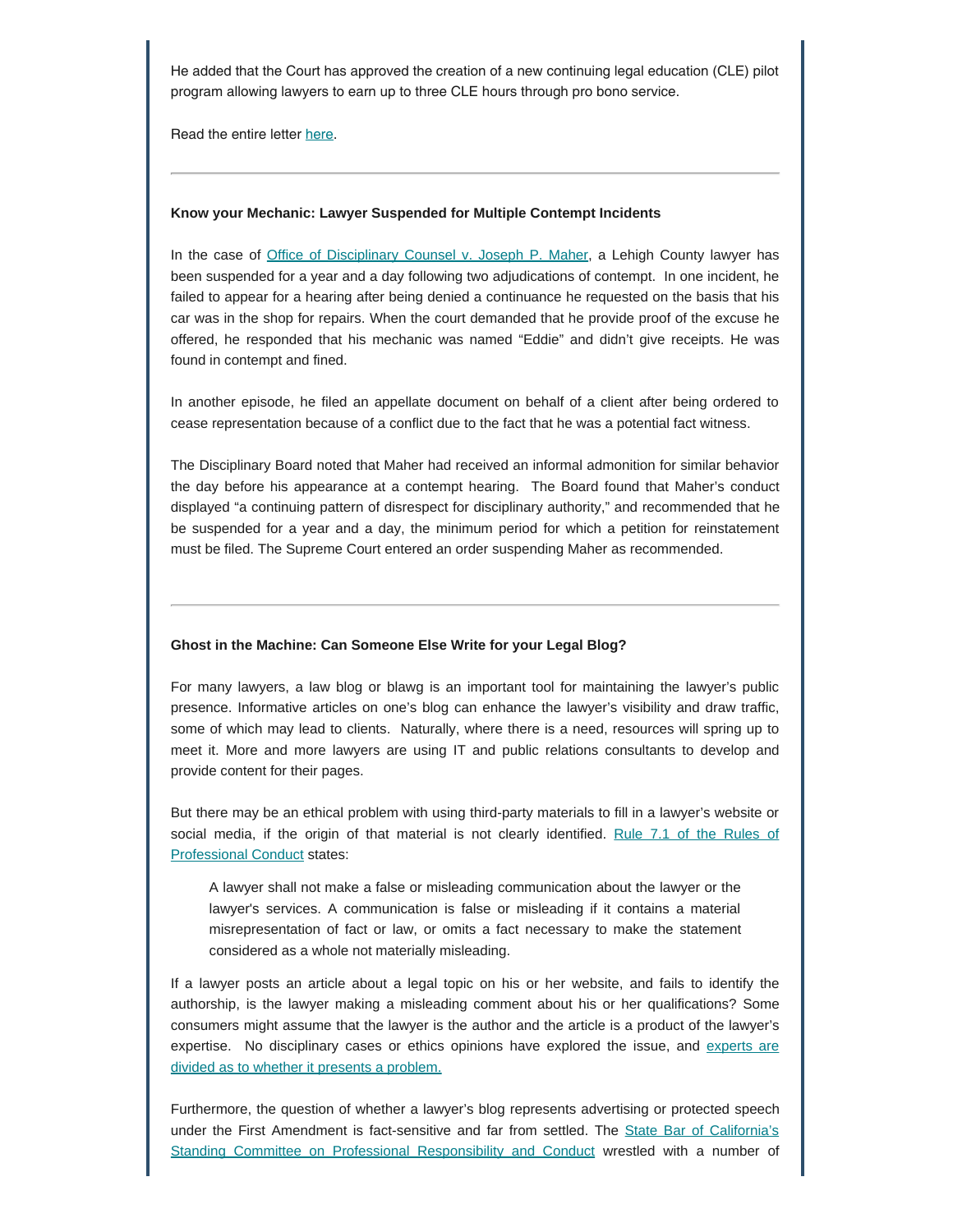hypotheticals and concluded that whether or not a lawyer's blog constitutes a communication about the lawyer's services subject to ethical rules depends on the content of the blog and the way it is presented and linked to the attorney's practice.

### **Hairy Heirs: Estate Provision for Pets**

<span id="page-3-2"></span>The extravagant amounts some wealthy celebrities leave for their pets have made the news; Leona Helmsley made a \$[1](#page-3-0)2 million bequest to her dog, Trouble. $1$  But wealthy eccentrics aren't the only ones who worry about what will happen to their beloved pets when they are gone. What should estate planning lawyers know about pet bequests?

<span id="page-3-3"></span>Estates and trusts planning attorney Cori Robinson [provides some guidance](https://abovethelaw.com/2019/02/whats-in-the-kitty-pet-bequests-arent-only-for-the-rich-and-famous/) on how attorneys can accommodate their pet-loving clients' concerns for their fur babies when they have passed on. Techniques available include a "pet trust"<sup>2</sup> and a conditional gift to a person charged with caring for the animal. Warning: puns on the word "kitty" ahead.

<span id="page-3-0"></span> $1$  Subsequently the court reduced this to a paltry \$2 million. Maybe Trouble was more trouble than he was worth.

<span id="page-3-1"></span> $2$  Happily the Rule against Perpetuities does not apply, which could be an issue with long-lived pets like parrots and turtles.

# *Disciplinary Board News*



By [Order](http://www.pacourts.us/assets/opinions/Supreme/out/Order%20Entered%20%2010388270051178523.pdf) dated February 15, 2019, the Supreme Court of Pennsylvania appointed Gretchen A. Mundorff, Esquire, to the Disciplinary Board for a term of three years, commencing April 1, 2019.

Mundorff is a founding partner of the Connellsville, Pennsylvania law firm of Watson Mundorff & Sepic LLP where she concentrates her practice in personal injury, medical malpractice and family law, and was named a Pennsylvania Super Lawyer for seven consecutive years. [Read More...](https://www.padisciplinaryboard.org/news-media/news-article/1079/fayette-county-attorney-gretchen-a-mundorff-named-member-of-pa-disciplinary-board)

## *Vacancies*

The Supreme Court of Pennsylvania is aided by select boards, committees, commissions and councils consisting of more than 180 appointed volunteers - most, but not all, are lawyers and judges.

The panels have a wide range of responsibilities and functions. Some make recommendations to the Court for amendments, revisions or simplification of court procedural rules. Others regulate the practice of law, oversee continuing legal education for lawyers and administer funds to assist individuals unable to pay for legal services. Still others advise on keeping the courts free of bias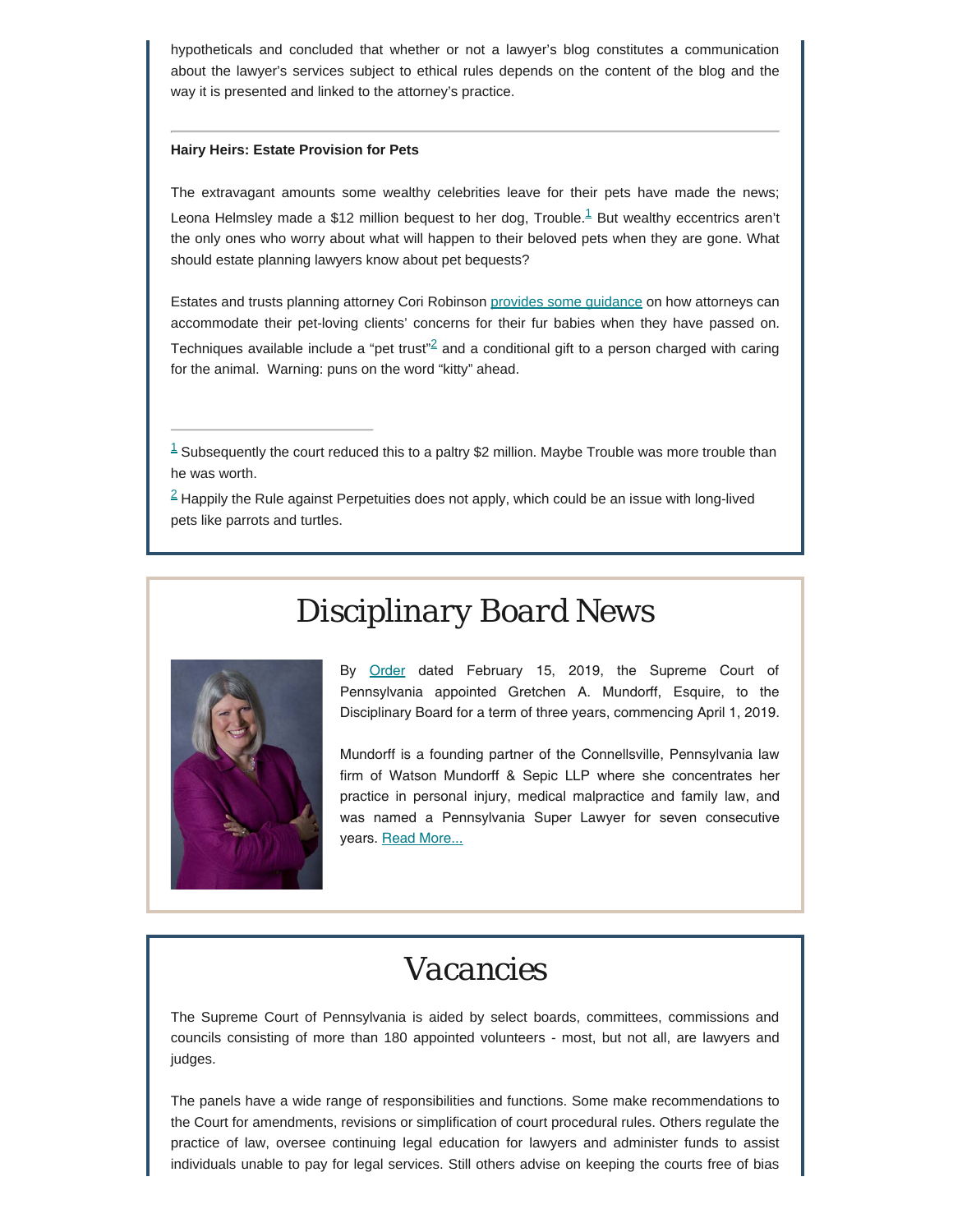and discrimination and on long-range planning.

#### **There are currently four vacancies on these panels:**

- [PA Board of Law Examiners](http://www.pacourts.us/courts/supreme-court/committees/membership-requirements-for-the-board-of-law-examiners)  Applicants must be members of the Pennsylvania bar or jurists and be knowledgeable about law school curriculum, legal practice and attorney ethical obligations. Please note – law school faculty may not serve on this Board. Applicants should not apply if, during the term of service, they will have immediate family members who will be taking the bar examination or seeking membership in the Pennsylvania bar.
- [Appellate Procedural Rules Committee](http://www.pacourts.us/courts/supreme-court/committees/membership-requirements-for-the-appellate-court-procedural-rules-committee) Applicants should be knowledgeable about the Pennsylvania Rules of Appellate Procedure and experienced in state appellate practice in Pennsylvania.
- [Civil Procedural Rules Committee](http://www.pacourts.us/courts/supreme-court/committees/membership-requirements-for-the-civil-procedural-rules-committee) There are two vacancies. Each vacancy will be for a five year term. Applicants should be knowledgeable about the Pennsylvania Rules of Civil Procedure and experience in state civil practice in Pennsylvania.

**For application information, click** [here](http://www.pacourts.us/courts/supreme-court/committees/)**. Applications are due March 31, 2019.**

## *Rule Changes*

By [Order](http://www.pacourts.us/assets/opinions/Supreme/out/Order%20Entered%20%2010389285951681336.pdf) dated February 25, 2019, the Supreme Court of Pennsylvania amended Rule 219 of the Pennsylvania Rules of Disciplinary Enforcement to alter the dates by which an attorney must complete the annual registration requirement to avoid the assessment of non-waivable late payment penalties. [Read more...](https://www.padisciplinaryboard.org/news-media/news-article/77/court-amends-timeline-of-annual-attorney-registration)

By [Order](http://www.pacourts.us/assets/opinions/Supreme/out/Amended%20Order%20Entered%20%2010389812152807889.pdf?cb=1) dated February 15, 2019, the Supreme Court of Pennsylvania amended Rule 208 of the Pennsylvania Rules of Disciplinary Enforcement to establish the assessment of a monthly penalty for unpaid taxed expenses and administrative fees. [Read more...](https://www.padisciplinaryboard.org/news-media/news-article/76/court-adopts-assessment-of-penalties-on-unpaid-taxed-expenses-and-administrative-fees)

### **Annual Fee Distribution Amended**

Pennsylvania lawyers have a right to know how their annual fee payment is used. On February 7, 2019, the Supreme Court of Pennsylvania adopted an amendment to various rules changing the distribution of annual fee payments. It was published at [49 Pa.B. 824](https://www.pabulletin.com/secure/data/vol49/49-8/252.html) (2/23/2019).

[Rule 1.15\(u\) of the Rules of Professional Conduct](https://www.padisciplinaryboard.org/for-attorneys/rules/rule/3/the-rules-of-professional-conduct#rule-156) was amended to reduce the amount directed to the Pennsylvania IOLTA (Interest on Lawyer Trust Accounts) Board from \$30 to \$25. [Rule 502\(b\)](https://www.padisciplinaryboard.org/for-attorneys/rules/rule/5/the-pennsylvania-rules-of-disciplinary-enforcement#rule-53) [of the Pennsylvania Rules of Disciplinary Enforcement](https://www.padisciplinaryboard.org/for-attorneys/rules/rule/5/the-pennsylvania-rules-of-disciplinary-enforcement#rule-53) was amended to reduce the amount delivered to the Pennsylvania Lawyers Fund for Client Security from \$75 to \$60. [Rule 219 of the](https://www.padisciplinaryboard.org/for-attorneys/rules/rule/5/the-pennsylvania-rules-of-disciplinary-enforcement#rule-35) [Pennsylvania Rules of Disciplinary Enforcement](https://www.padisciplinaryboard.org/for-attorneys/rules/rule/5/the-pennsylvania-rules-of-disciplinary-enforcement#rule-35) was changed to increase the sum payable to the Disciplinary Board from \$120 to \$140. The changes cancel each other out, so the total annual fee remains the same at \$225.

### **New Rules for Admission of Military Spouses, DACA Beneficiaries**

Two amendments to the Pennsylvania Bar Admission Rules open up the opportunity for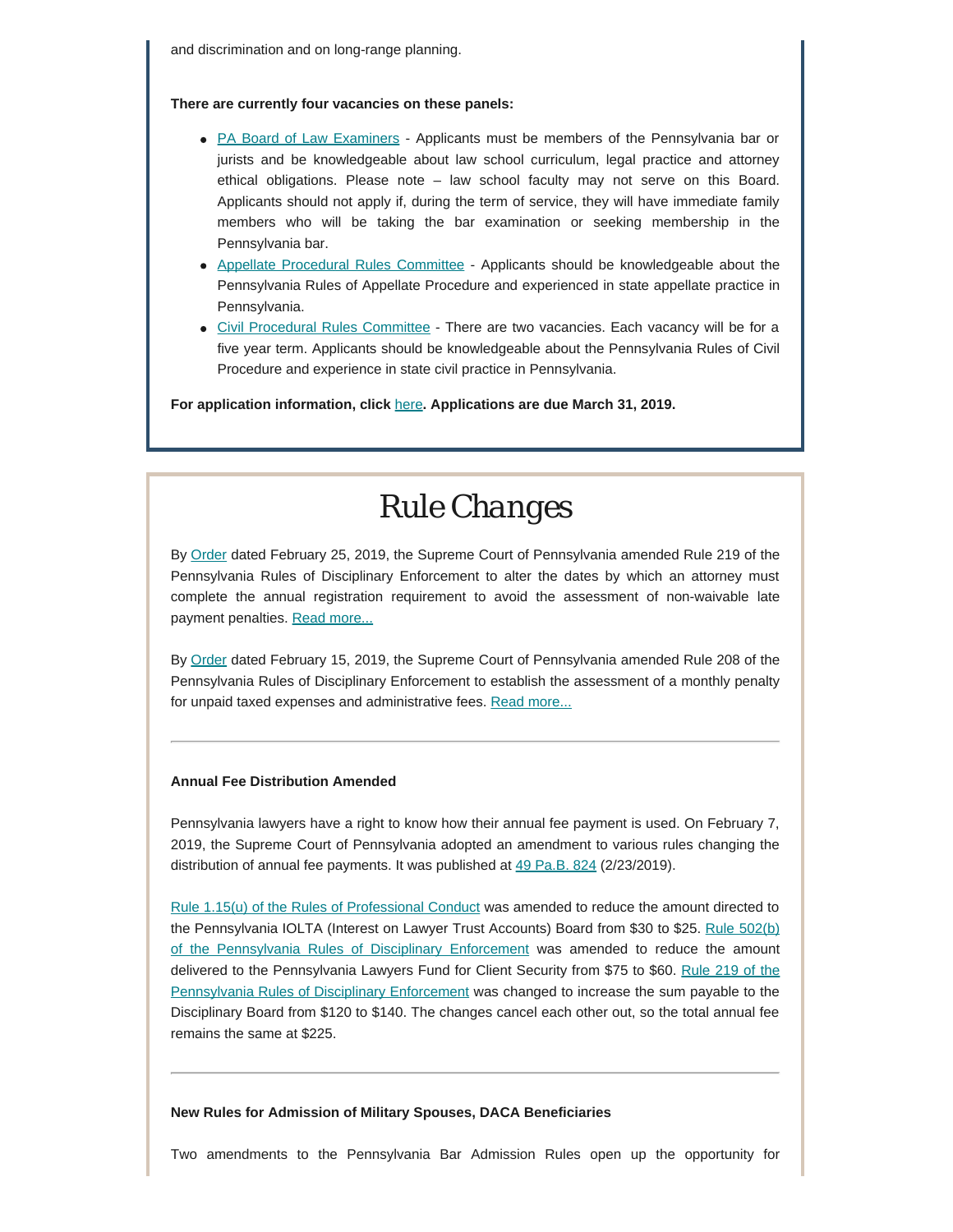admission to military spouses and immigrants who qualify under the DACA (Deferred Action for Childhood Arrivals) program.

An amendment to [Rule 202 of the Bar Admission Rules](http://www.pabarexam.org/bar_admission_rules/202.htm), published at [49 Pa.B. 824](https://www.pabulletin.com/secure/data/vol49/49-8/251.html) (2/23/19), provides that an undocumented immigrant who has current DACA status, or equivalent status under a successor program, and who has current and valid employment authorization to work in the United States, is eligible for admission to the bar. The amendment meets the requirements of [8 U.S.C. §1621\(d\)](https://www.law.cornell.edu/uscode/text/8/1621) that state law may make certain persons otherwise disqualified under 8 USC §1621(a) eligible for state public benefits.

By order dated January 29, 2019, the Supreme Court adopted a new Rule 304 of the Pennsylvania Bar Admission Rules, published at [49 Pa.B. 705](https://www.pabulletin.com/secure/data/vol49/49-7/204.html) (2/16/19), providing for limited admission under certain circumstances for a lawyer admitted to another jurisdiction who is present in Pennsylvania as the spouse of an active-duty member of the U.S. uniformed services. An attorney so admitted may practice in legal employment or with the Federal, state, or local government, in either case under the supervision of a Pennsylvania-licensed attorney. The limited admission terminates if any of the eligibility conditions no longer apply, or if the applicant is admitted to the Pennsylvania bar.

### *Around the Court*



[The Pennsylvania Lawyers Fund for Client Security](http://www.palawfund.com/) was established by the Supreme Court of Pennsylvania in 1982 as a means of recovery for clients who have suffered a loss resulting from a misappropriation of funds by their Pennsylvania licensed attorney. The Fund receives all of its financial resources from the members of the Pennsylvania Bar through an annual fee. The Fund is overseen by a seven-member Board, all of whom are appointed by the Supreme Court of Pennsylvania. Five members of the Board are lawyers and two members are non-lawyers, all of whom serve without compensation as a service to the profession. The Fund does not have jurisdiction over claims alleging malpractice, negligence, or ineffective assistance of counsel as the sole basis of the claim. The Board will not arbitrate what the Board determines to be a fee dispute.

The Board and Staff of the Pennsylvania Lawyers Fund for Client Security are grateful to the Supreme Court of Pennsylvania for providing this remedy for the victims of the few members of the Pennsylvania Bar who engage in this type of conduct. Every claimant who receives an award is made aware that the Fund's financial resources are received from the members of the Pennsylvania Bar and no funding is received from tax dollars.

More information about the Fund may be found at [www.palawfund.com](http://www.palawfund.com/).